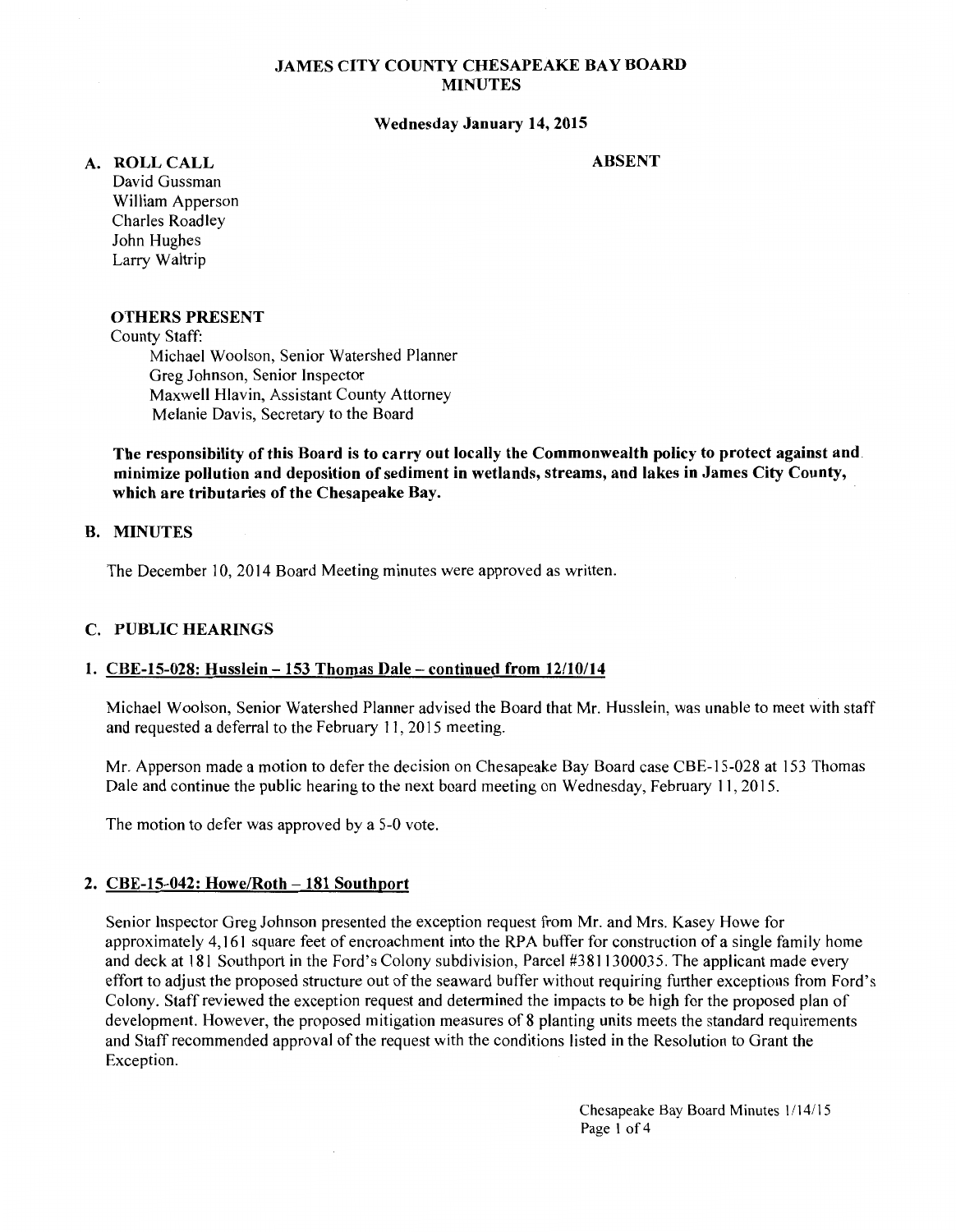Mr Gussman asked if the site plan in the Board package was different for the one in the presentation and if it was different from the new plan submitted on January 13, 2015. He also asked for clarification on the impervious area in the seaward RPA.

Mr. Johnson stated the plan in the presentation was the same as the one in the Board package and he believed the plan submitted on January 13, 2015 showed more plantings and was harder to read but nothing had changed on the location of the house. He stated the highlighted area on the presentation plan was the impervious area.

Mr. Hughes stated the presented plans were very difficult to understand and asked why the encroachment into the 50 foot RPA was not highlighted.

Mr. Apperson agreed the presented plan was hard to understand and asked if there would be any difference in RPA encroachment if the house was rotated.

Michael Woolson apologized that the overhead projector was no longer available to display a larger plan review drawing. He stated that 1,324 square feet of impervious area was in the 50 foot seaward RPA buffer. He explained that the house was positioned within the Ford's Colony setbacks and the applicant already received an exception from Ford's Colony for the maximum allowable encroachment into this setback. He also described how and when the wetlands and the RPA were configured on this lot.

Mr. Waltrip felt there really wasn't any way to better positon the house within the setbacks.

Mr. Gussman stated these setbacks were imposed by the subdivision not the County and felt an additional exception for further encroachment could come from Ford's Colony, and the County setbacks might be less.

Mr. Roadley stated the mitigation described in the project summary submitted by Roth Environmental, LLC included an infiltration basin below the deck and a second infiltration basin if needed. He asked if all the roof runoff would be directed to the first infiltration basin and where a second basin would be located.

Mr. Gussman opened the public hearing.

A. Matt Roth with Roth Environmental, LLC presented to the Board a highlighted drawing that better depicted the location of the impervious cover. He then explained the project, from the existing site conditions to the multiple building configurations, including reducing the size for minimum encroachment into the RPA. He pointed out that the proposed RPA encroachment for this house was less than the encroachment on the adjacent properties. He stated that the infiltration basin and pervious pavers under the deck as well as enrollment in the 'Turf Love' program were proposed to reduce the required mitigation plantings. In response to Mr. Roadley's question he explained that all of the roof runoff would not be directed to the first infiltration basin and a second basin would only be constructed if the first one would not achieve the 10% pollutant reduction in storm water flow off the impervious areas. [f needed the second basin would be located behind the house. At Mr. Gussman's request he explained the construction of the infiltration basin.

Mr. Gussman asked how they would determine if the second basin was needed.

Mr. Woolson explained it would be an engineering calculation and would be included in the mitigation plan.

Mr. Waltrip asked if the adjacent properties were developed before the current wetland and RPA restrictions were placed on these lots.

A. Mr. Roth responded to Mr. Waltrip that he believed they were.

Chesapeake Bay Board Minutes 1/14/15 Page 2 of 4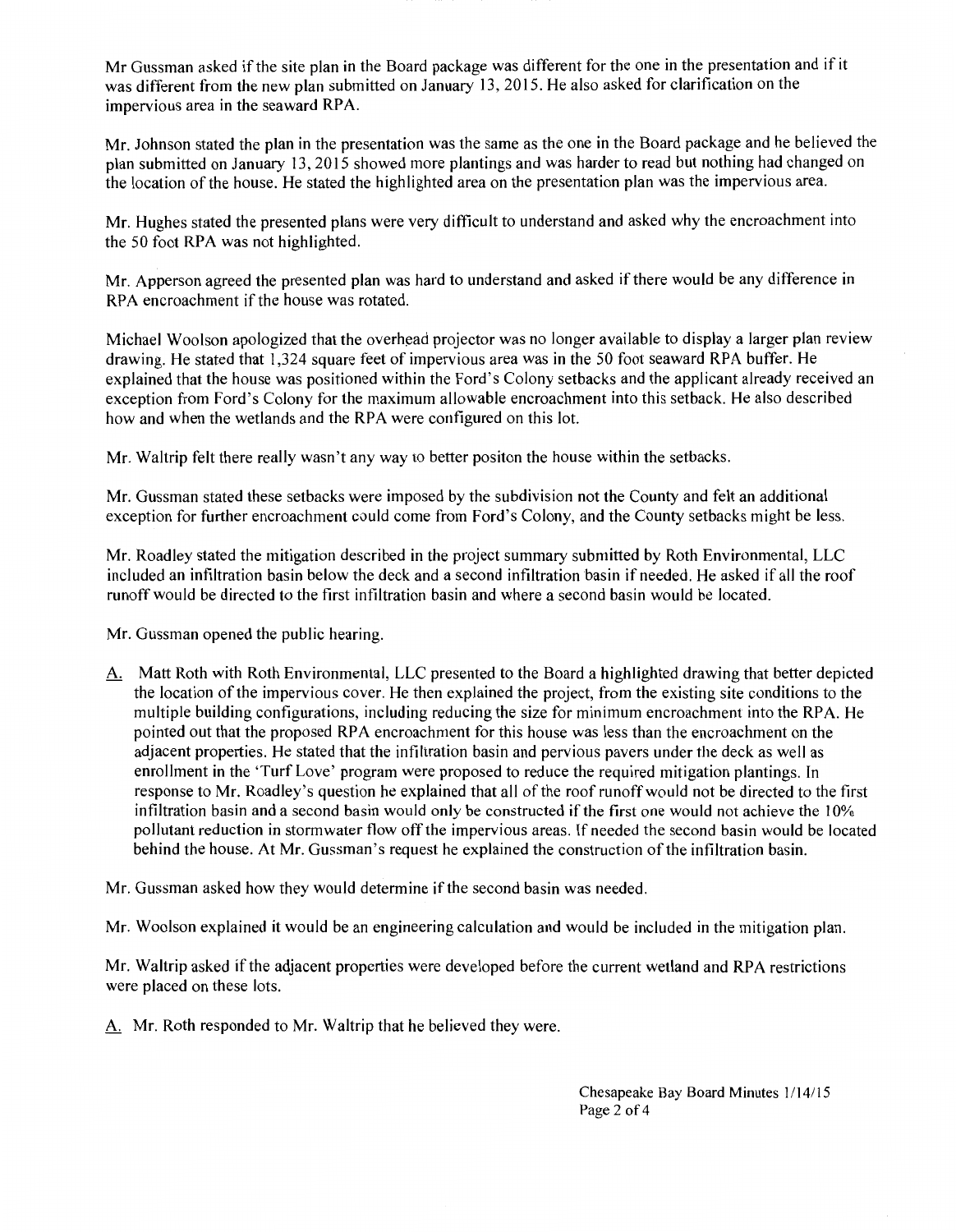Mr. Roadley explained the Board's concerns for protection of the resource and asked that they strongly consider installing the second infiltration basin to capture all of the roof runoff.

Mr. Hughes asked what the County side yard setbacks were.

Mr. Woolson explained this property was zoned R4 which means there are no County setbacks. R4 setbacks are determined by the individual subdivisions and in Ford's Colony it is 20 feet.

Mr. Waltrip asked how much setback encroachment the applicant was requesting from Ford's Colony.

B. Mr. Kasey Howe, property owner stated the most Ford's Colony would allow was a 5 foot encroachment which they have taken for the construction of this house.

Mr. Apperson stated and Mr. Roth confirmed that the site plan had been manipulated to have the least possible impact to RPA. It appeared the applicant and his representative had put a great deal of time and expense into this design and proposal. He felt this design was better than a lot of previous designs in Ford's Colony.

Mr. Gussman closed the public hearing as no one else wished to speak.

Mr. Gussman stated the plan would be more acceptable with the second infiltration basin and asked ifthat could be a condition of the Resolution to Grant the Exception.

Mr. Roadley made a motion to adopt the Resolution to Grant the Exception for Chesapeake Bay Board case CBE-15-042 with a mitigation plan to include 8 planting units and a primary and secondary infiltration basin at 181 Southport, Parcel ID 3811300035.

The motion was approved by a 5-0 vote.

# **RESOLUTION GRANTING AN EXCEPTION ON JCC RE TAX PARCEL 3811300035**

- WHEREAS, Kasey and Angeliki Howe (the "Applicants") have applied to the Chesapeake Bay Board of James City County (the "Board") to request an exception to the use of the Resource Protection Area (the "RPA") on a parcel of property identified as JCC RE Tax Parcel No. 3811300035 and further identified as 181 Southport in the Ford's Colony subdivision (the "Property") as set forth in the application CBE-15-042 for the purpose of constructing a single family home and deck; and
- WHEREAS, the Board has listened to the arguments presented and has carefully considered all evidence entered into the record.
- NOW, THEREFORE, following a public hearing on January 14, 2015, the Chesapeake Bay Board of James City County by a majority vote of its members FINDS that:
	- 1. The exception request is the minimum necessary to afford relief.
	- 2. Granting the exception will not confer upon the Applicant any special privileges denied by Chapter 23, Chesapeake Bay Preservation, of the James City County Code, to other property owners similarly situated in the vicinity.
	- 3. The exception request will be in harmony with the purpose and intent of Chapter 23 of the James City County Code, and is not of substantial detriment to water quality.
	- 4. The exception request is not based on conditions or circumstances that are self-created or selfimposed, nor does the request arise from conditions or circumstances either permitted or nonconforming that are related to adjacent parcels.

Chesapeake Bay Board Minutes 1/14/15 Page 3 of 4